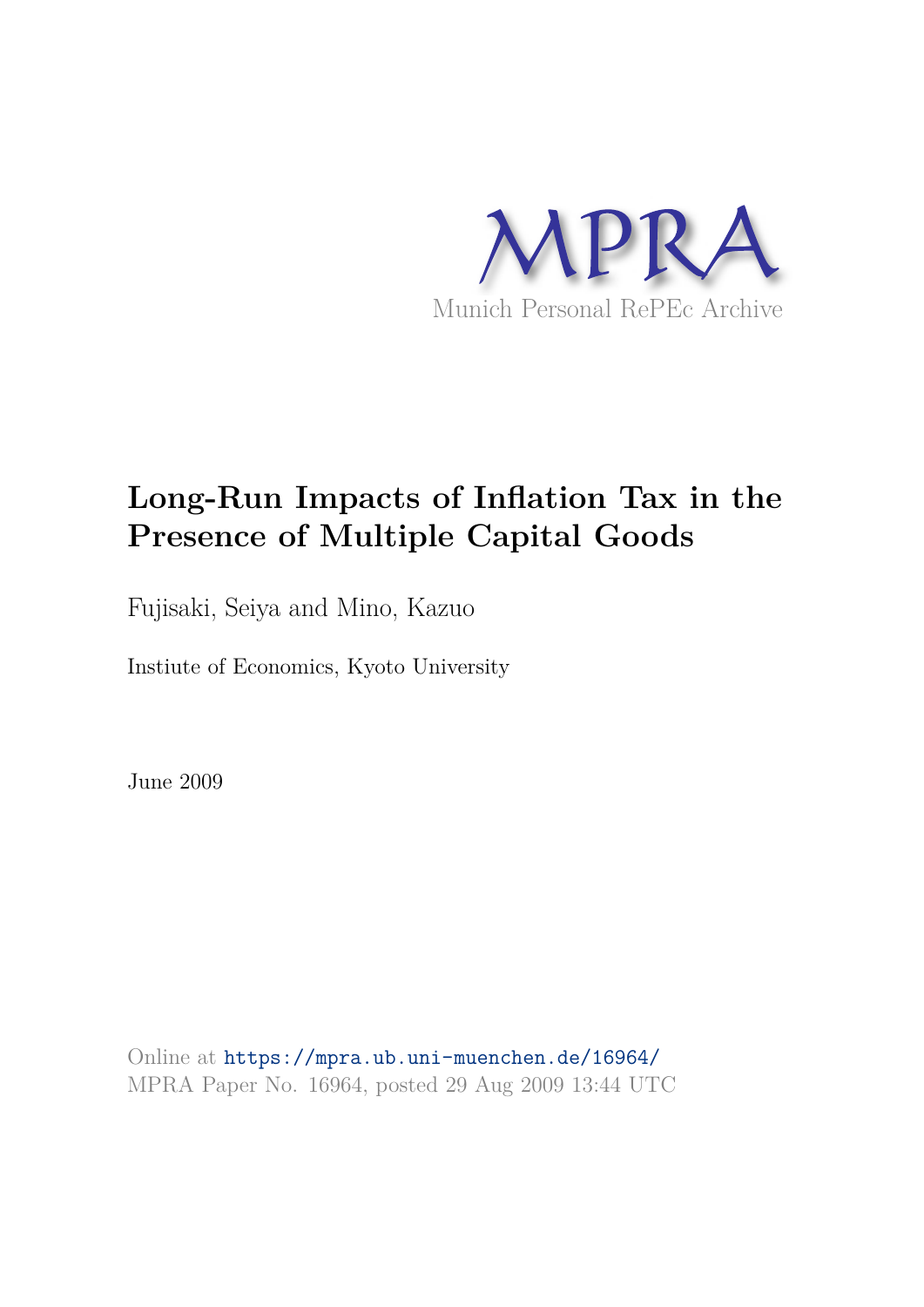## Long-Run Impacts of Inflation Tax in the Presence of Multiple Capital Goods

Seiya Fujisaki∗and Kazuo Mino†

June 2009

#### Abstract

This paper examines the long-run impact of inflation tax in the context of a generalized Ak growth model in which the production technology uses two types of capital stocks under a constant-returnsto-scale technology. We find hat unless investment expenditure for each type of capital is subject to the same degree of cash-in-advance constraint, a change in the money growth rate affects the steady-state level of factor intensity. It is shown that if the balanced-growth path is uniquely given, we still have a negative long-run relationship between money growth and the growth rate of real income. However, due to the endogenous determination of the factor intensity, the negative relation between the velocity of money and the rate of inflation may not be established.

JEL classification code E31, E32, )42

Keywords: maintenance expenditures, endogenous Growth, cash-inadvance constraint, inflation tax

<sup>∗</sup>Graduate School of Economics, Osaka University, 1-7, Machikaneyama, Toyonaka, Osaka, 563-0043, JAPAN (email: ege010fs@mail2.osaka-u.ac.jp)

<sup>†</sup> Institute of Economic Research, Kyoto University, Yoshida Honmachi, Sakyo-ku, 606- 8501 Japan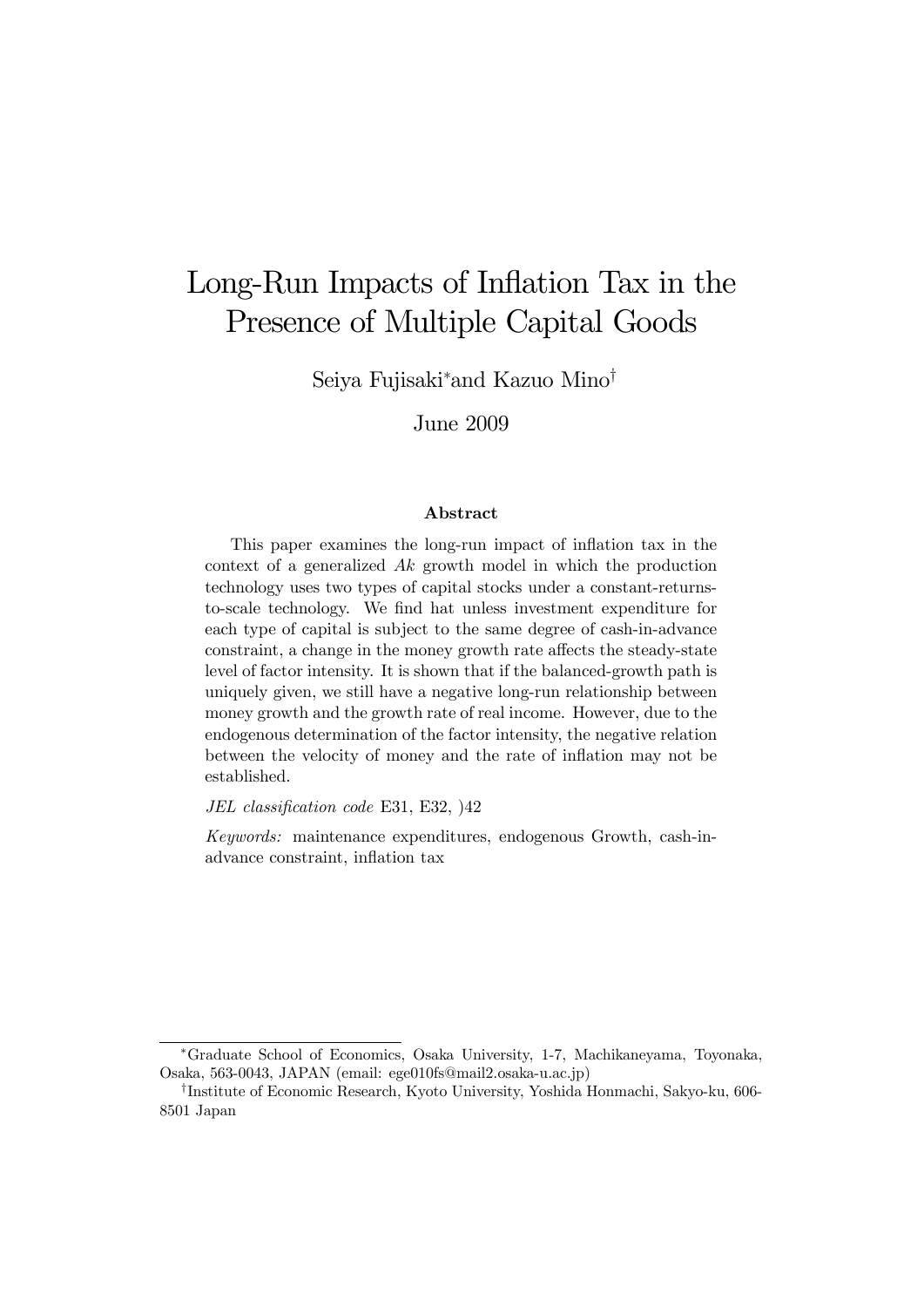#### 1 Introduction

Several authors have analyzed monetary  $Ak$  growth models in which the cash-in-advance constraint applies to investment as well as to consumption spending: see, for example, Chen and Guo (2008a and 2008b), Ja, Yip and Wang (2002), Li and Yip (2004) and Suen and Yip (2005). This literature reveals that unless the elasticity of intertemporal substitutability in consumption is implausibly high, a higher inflation depresses the growth rate of real income and lowers the velocity of money on the balanced-growth path. This paper re-examines those findings in the context of a generalized Ak growth model with two types of capital.

We assume that the production technology uses two types of capital stocks under a constant-returns-to-scale technology. We show that either if there is no cash-in-advance constraint or if investment spending for both capital are subject to the same degree of liquidity constraint, then the factor intensity between the two capitals is fixed and the model reduces to the standard Ak model with a single capital. In contrast, if different degrees of cash-inadvance constraint applies to each type of investment, a change in money growth affects the steady-state level of factor intensity. It is shown that if the balanced-growth path is uniquely given, we still have a negative longrun relationship between money growth and the growth rate of real income. However, due to the endogenous determination of the factor intensity, the negative relation between the velocity of money and the rate of inflation may not be established.

#### 2 The Model

A homogeneous output is produced by using the production technology such that

$$
y = F(k_1, k_2), \tag{1}
$$

where y is final good and  $k_i$   $(i = 1, 2)$  are stocks of capital. According to the standard implication, we may consider that one of inputs is physical capital and the other is human capital. The production function satisfies constant returns to scale so that it is written as  $y = k_1 f(x)$ , where  $x =$  $k_2/k_1$ . We assume that  $f(x)$  is strictly concave and monotonically increasing function of  $x$  and it satisfies the Inada conditions. Given this specification, the competitive rate of return to each type of capital is given by

$$
r_{1} = \frac{\partial y}{\partial k_{1}} = f(x) - xf'(x), \qquad (2)
$$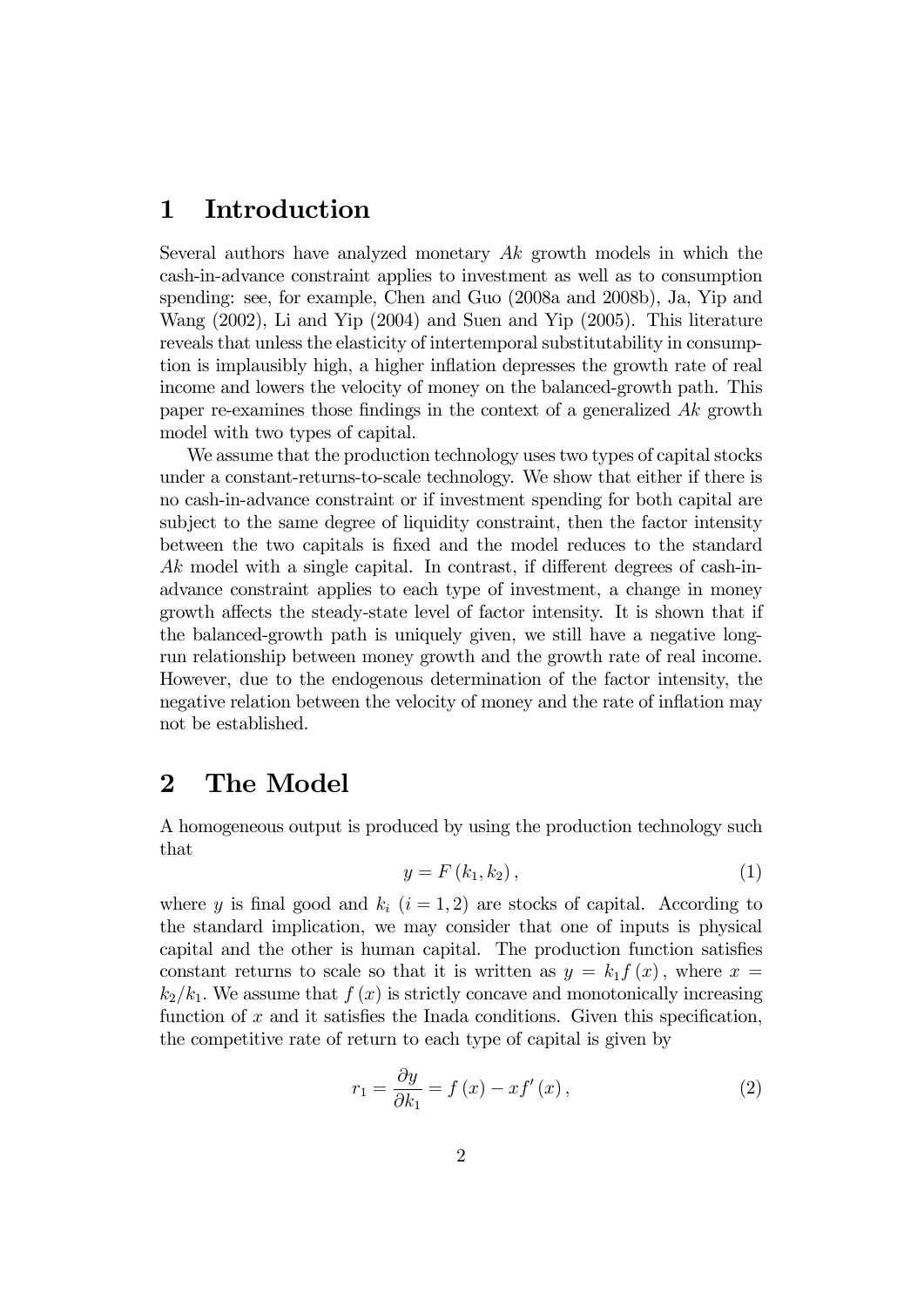$$
r_2 = \frac{\partial y}{\partial k_2} = f'(x). \tag{3}
$$

The final goods is used for consumption as well as for investment spendings on both types of capital. Hence, the equilibrium condition of commodity market is

$$
y = c + v_1 + v_2,\tag{4}
$$

where c is aggregate consumption and  $v_i$  is gross investment for type  $i (= 1, 2)$ capital.

There is a continuum of identical households with a unit mass. The representative household solves the following optimization problem:

$$
\max \int_0^\infty e^{-\rho t} \frac{c^{1-\sigma}-1}{1-\sigma} dt, \quad \rho > 0, \quad \sigma > 0, \quad \sigma \neq 1
$$

subject to

$$
\dot{m} = r_1 k_1 + r_2 k_2 - c - v_1 - v_2 - \pi m + \tau,\tag{5}
$$

$$
\dot{k}_i = v - \delta k_i, \ \ \delta \in [0, 1), \ \ i = 1, 2,
$$
\n(6)

$$
c + \phi_1 v_1 + \phi_2 v_3 \le m, \quad \phi_i \in [0, 1], \quad i = 1, 2,
$$
 (7)

together with the initial holdings of  $k_i$  and m. In the above, m denotes real money balances,  $\pi$  is the rate of inflation,  $\tau$  is a lump-sum transfer from the government and  $\delta$  denotes the capital depreciation rate. The household's choice variables are consumption, c, and investment expenditures,  $v_1$  and  $v_2$ . Equation (5) is the flow budget constraint for the household and equations (6) display capital formation. Condition (7) shows the cash-in-advance constraint that applies to entire consumption as well as to parts of investment spending. Note that we assume that each type of investment expenditure may be subject to a different degree of cash-in-advance constraint.

In order to derive the household's optimization conditions, we set up the following Hamiltonian function:

$$
H = \frac{c^{1-\sigma} - 1}{1 - \sigma} + \eta \left( \sum_{i=1}^{2} r_i k_i - \sum_{i=1}^{2} v_i - c - \pi m + \tau \right) + \sum_{i=1}^{2} q_i (v_i - \delta k_i) + \lambda \left( m - c - \sum_{i=1}^{2} \phi_i v_1 \right),
$$

where  $\eta$  and  $q_i$  (i = 1, 2) are shadow values of real money balances and capital stocks, respectively. The necessary conditions for an optimum are:

$$
c^{-\sigma} = \eta + \lambda,\tag{8}
$$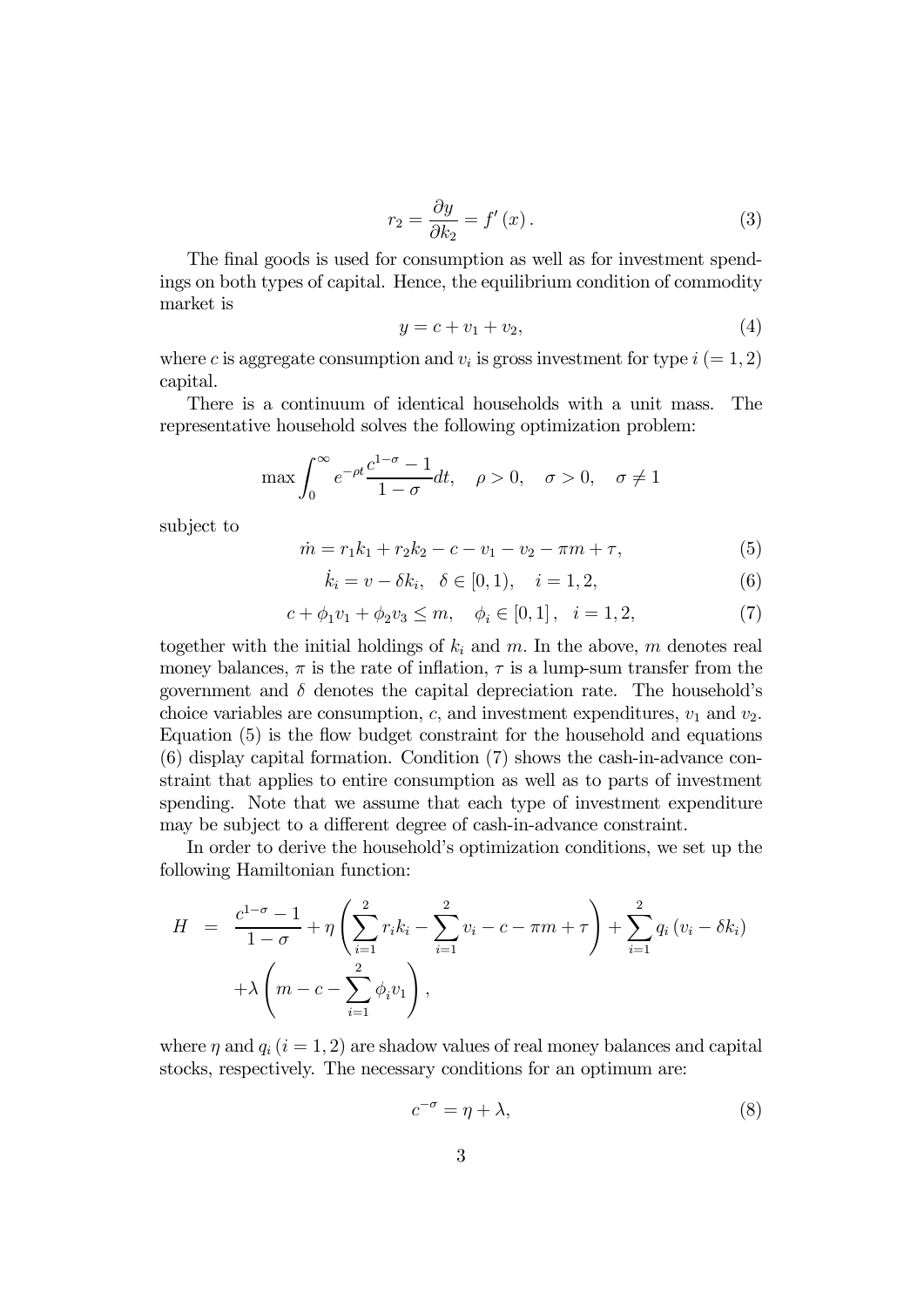$$
-\eta + q_i - \phi_i \lambda = 0, \quad i = 1, 2 \tag{9}
$$

$$
\dot{\eta} = (\rho + \pi)\,\eta - \lambda,\tag{10}
$$

$$
\dot{q}_i = (\rho + \delta) q_i - \eta r_i, \quad i = 1, 2,
$$
\n(11)

$$
\lambda \left( m - c - \sum_{i=1}^{2} \phi_i v_1 \right) = 0, \quad \lambda \ge 0, \quad m - c - \sum_{i=1}^{2} \phi_i v_1 \ge 0, \tag{12}
$$

$$
\lim_{t \to 0} e^{-\rho t} q_i k_i = 0 \quad (i = 1, 2); \quad \lim_{t \to 0} e^{-\rho t} \eta m = 0,
$$
\n(13)

together with (5), (6) and the initial conditions on  $k_i$  and m. Here, (12) displays the Kuhn-Tucker conditions and (13) gives the transversality conditions

As for the monetary policy rule, we use the traditional assumption under which the central bank keeps the growth rate of nominal money supply constant over time. Hence, letting  $\mu$  ( $\geq$  0) be the growth rate of nominal money stock, we see that the real money stock changes according to

$$
\dot{m} = m(\mu - \pi). \tag{14}
$$

We also assume that newly created money is distributed back to each household as a lump-sum transfer and, hence, the government budget constraint is  $\tau = \mu m$ .

#### 3 Balanced-Growth Equilibrium

In what follows we focus on the balanced growth path on which the following conditions hold:

$$
\frac{\dot{c}}{c} = \frac{\dot{k}_i}{k_i} = \frac{\dot{m}}{m} = g,\tag{15}
$$

$$
\frac{\dot{q}_i}{q_i} = \frac{\dot{\eta}}{\eta} = \gamma,\tag{16}
$$

where g and  $\gamma$  are constant growth rates.

Assuming that  $\phi_1 \neq \phi_2$ , from (9) we obtain  $\lambda = (q_1 - q_2) / (\phi_1 - \phi_2)$ . We express this condition as

$$
\frac{\lambda}{\eta} = \frac{z_1 - z_2}{\phi_1 - \phi_2},
$$

where  $z_i \equiv q_i/\eta$ . Additionally, (9) also yields

$$
\phi_2(z_1 - 1) = \phi_1(z_2 - 1), \tag{17}
$$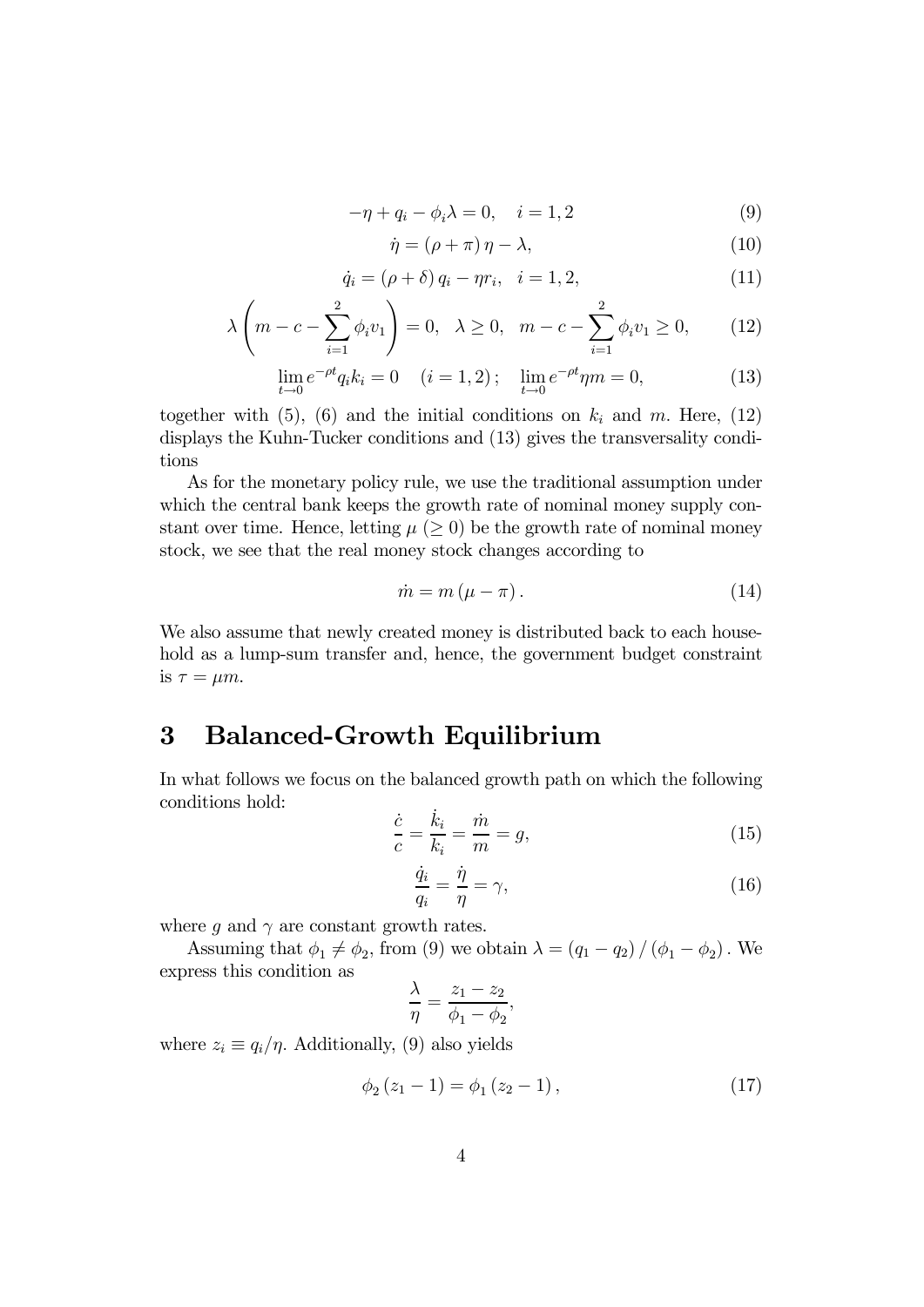implying that

sign 
$$
(z_1 - z_2) = sign (\phi_1 - \phi_2)
$$
.

Since  $z<sub>i</sub>$  represents the value of capital in terms of money, the above relation means that the capital subject to a heavier cash constraint has a higher monetary value. Additionally, from  $(2)$ ,  $(3)$ ,  $(11)$  and  $(16)$  we obtain:

$$
\frac{z_2}{z_1} = \frac{f'(x)}{f(x) - xf'(x)}.
$$
\n(18)

This equation means that on the balanced-growth path the relative implicit price of two types of capitals equals the factor-price ratio. Equations (17) and (18) present

$$
z_{1} = \frac{(\phi_{2} - \phi_{1}) [f (x) - x f' (x)]}{\phi_{2} [f (x) - x f' (x)] - \phi_{1} f' (x)}.
$$
\n(19)

Notice that (8) is rewritten as

$$
c^{-\sigma} = q_1 + (1 - \phi_1) \frac{q_1 - q_2}{\phi_1 - \phi_2}.
$$

This equations reveals that on the balanced growth path where (15) and (16) are satisfied, it holds that

$$
g = -\frac{1}{\sigma}\gamma.\tag{20}
$$

As a result, in view of  $(11)$  and  $(19)$ ,  $\overline{A}$  it holds that

$$
g = \frac{1}{\sigma} \left\{ \frac{1}{z_1} [f(x) - xf'(x)] - \rho - \delta \right\}
$$
  
= 
$$
\frac{1}{\sigma} \left\{ \frac{\phi_2 [f(x) - xf'(x)] - \phi_1 f'(x)}{\phi_2 - \phi_1} - \rho - \delta \right\}.
$$
 (21)

This equation gives a relation between the factor intensity,  $x$ , and the balancedgrowth rate, g. It is to be noted that, in view of (17) and (18), if  $\phi_1 > \phi_2$ , then  $\phi_2[f(x) - xf'(x)] < \phi_1 f'(x)$ , while if  $\phi_1 < \phi_2$ , then  $\phi_2[f(x) - xf'(x)] >$  $\phi_1 f'(x)$ . Hence the 'after tax' rate of return,  $\frac{\phi_2[f(x)-xf'(x)]-\phi_1f'(x)}{\phi_2-\phi_1}$  $\frac{xy(x)-\phi_1 f(x)}{\phi_2-\phi_1}$ , has a positive value.

To obtain an additional relation between g and x, we use  $(10)$ ,  $(16)$  and (20) to derive

$$
-\sigma g = \rho + \mu - g - \frac{1}{\phi_1} (z_1 - 1)
$$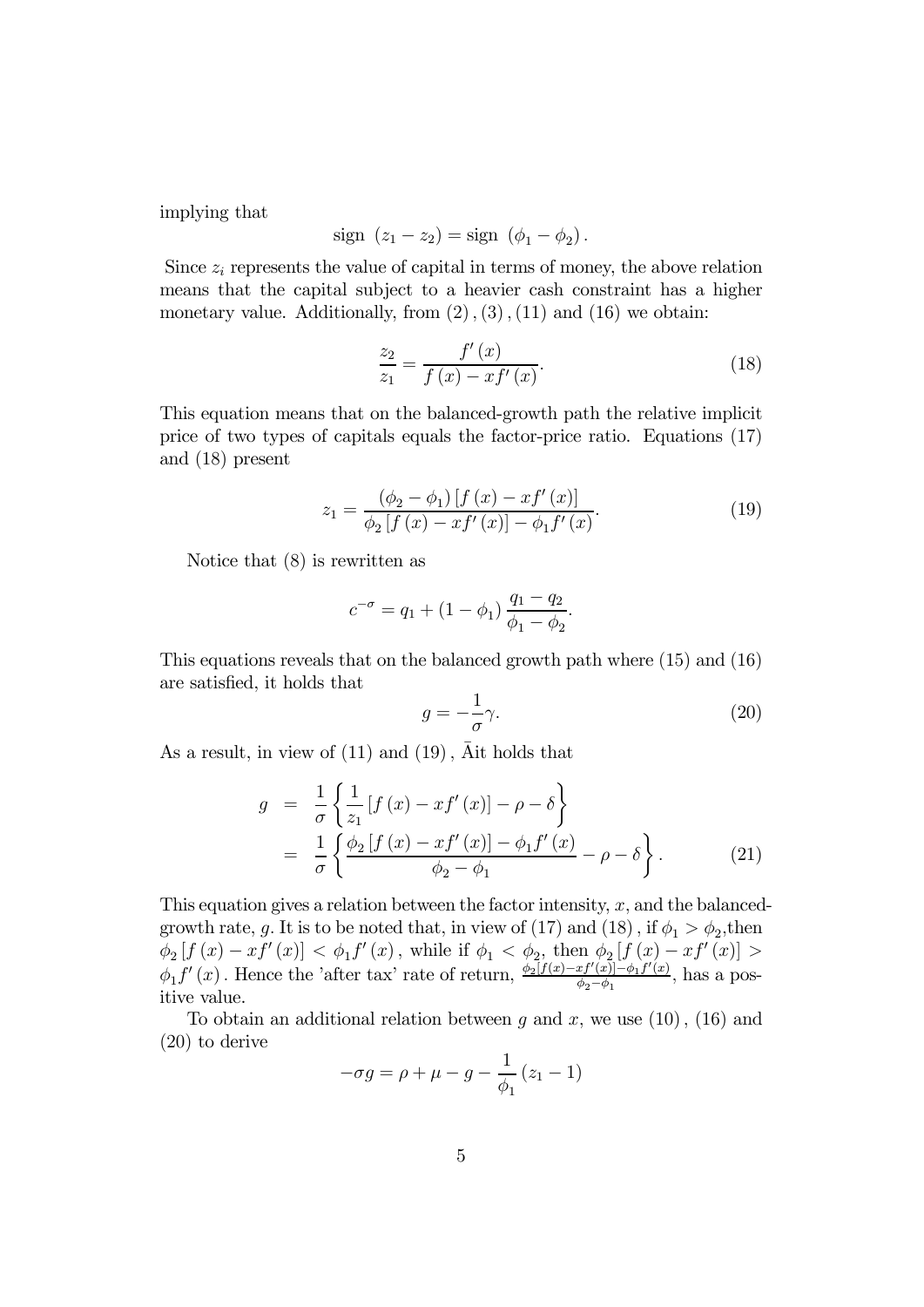Since  $m/m = g$  in the balanced-growth equilibrium, (14) means that  $\pi =$  $\mu - g$ . Substituting this and (19) into the above equation yields

$$
g = \frac{1}{1 - \sigma} \left[ \rho + \mu + \frac{1}{\phi_1} - \left( \frac{1}{\phi_1} \right) \frac{(\phi_2 - \phi_1) \left[ f(x) - x f'(x) \right]}{\phi_2 \left[ f(x) - x f'(x) \right] - \phi_1 f'(x)} \right].
$$
 (22)

We now find that equations (21) and (22) may determine the steady-state level of factor intensity, x, and the long-run growth rate of the economy,  $q$ .

#### 4 Long-Run Effects of Inflation Tax

We first consider a special case where  $\phi_1 = \phi_2$ . In this case (17) indicates that  $z_1 = z_2$ . This means that the rate of return to each type of capital is always identical, that is,

$$
f'(x) = f(x) - xf'(x).
$$

Since the left and right-hand side of the above respectively decreases and increases as x rises, there is a unique level of  $x^*$  that satisfies above. Therefore, it is satisfied that  $k_2 = x^*k_1$  for all  $t \geq 0$ . The production function (1) is thus written as  $y = f(x^*)k_1$ , where  $f(x^*)$  is a positive constant: the economy has an Ak technology. This shows that when  $\phi_1 = \phi_2$ , the model reduces to one with a single capital stock.<sup>1</sup>

In the general case where  $\phi_1 \neq \phi_2$ , we have four cases. For notational simplicity, we respectively denote (21) and (22) as  $g = \Lambda(x)$  and  $g =$  $\Gamma(x)$ , where

$$
\Lambda(x) \equiv \frac{1}{\sigma} \left\{ \frac{\phi_2 \left[ f(x) - x f'(x) \right] - \phi_1 f'(x)}{\phi_2 - \phi_1} - \rho - \delta \right\},\
$$

$$
\Gamma(x) \equiv \frac{1}{1 - \sigma} \left[ \rho + \mu + \frac{1}{\phi_1} - \left( \frac{1}{\phi_1} \right) \frac{(\phi_2 - \phi_1) \left[ f(x) - x f'(x) \right]}{\phi_2 \left[ f(x) - x f'(x) \right] - \phi_1 f'(x)} \right]
$$

.

The steady state value of x is determined by  $\Lambda(x) - \Gamma(x) = 0$ .

Case (i):  $\sigma > 1$  and  $\phi_1 > \phi_2 > 0$ .

If this is the case,  $\Lambda(x)$  is a monotonically decreasing function and  $\Gamma(x)$ is a monotonically increasing function of  $x$ . Hence, the graphs of those two functions may have a unique intersection, which gives a unique balanced growth path. We see that a rise in the money growth rate,  $\mu$ , shifts down

<sup>&</sup>lt;sup>1</sup>See Chapter 4 in Barro and Sala-i-Martin (2005) and Chapter 11in Acemoglu (2009) for detailed expositions of the one-sector  $k$  growth model with two types of capital.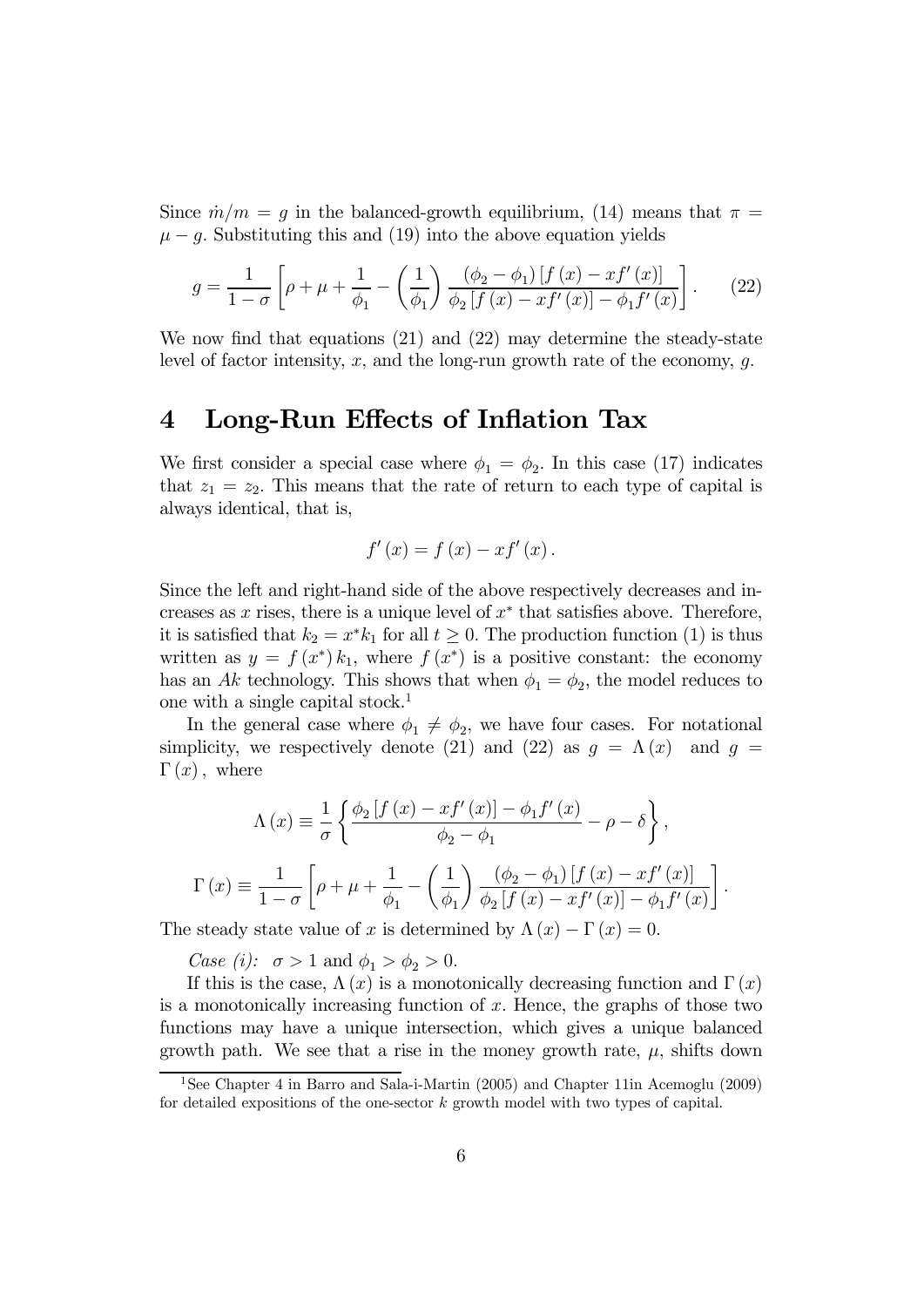the graph of  $g = \Gamma(x)$ , so it rises the steady-state level of x and lowers the balanced growth rate, g. This is an intuitively plausible outcome: as a result of a rise in inflation tax, the firms relatively increase investment for  $k_2$  with a less cash constraint, which raises the steady-state level of  $x = k_2/k_1$ . In addition, a higher inflation tax raises the investment costs and thus capital formation is decelerated.

*Case* (*ii*):  $\sigma > 1$  and  $\phi_2 > \phi_1 > 0$ .

Under these conditions,  $\Lambda(x)$  monotonically increase with x, while  $\Gamma(x)$ monotonically decreases with  $x$ . Again, the balanced-growth equilibrium may be uniquely determined. We also find that a higher  $\mu$  depresses both g and x.

Case (iii) :  $\sigma < 1, \phi_1 > \phi_2 > 0$ 

In this case both graphs have negative slopes, implying that there may exist multiple balances growth paths. It is easy to confirm that a rise in  $\mu$ depresses q and increases  $x$  in the balanced growth equilibrium if the graph of  $g = \Gamma(x)$  is steeper than that of  $g = \Lambda(x)$  around the intersection. In the opposite case, a higher  $\mu$  raises q and lowers x.

Case  $(iv): \sigma < 1$  and  $\phi_2 > \phi_1 > 0$ 

Given these conditions, both graphs have positive slopes. In this case if  $q = \Lambda(x)$  is steeper than  $q = \Gamma(x)$ , then a rise in  $\mu$  increase both q and x. In the opposite case it is shown that a higher  $\mu$  depresses both q and x.

Consequently, as long as  $\sigma > 1$ , we obtain intuitively plausible results: an increase in inflation tax lowers the growth rate of income and substitutes the capital stock with a tighter cash-in-advance constraint with one with a weaker constraint. If  $\sigma < 1$ , a rise in  $\mu$  may accelerate long-run growth. It is, however, noted that the positive relation between monetary growth and growth of real income is established only when a higher inflation tax makes the firms substitute production factor that is less constrained by cash holding with the one with a tighter cash-in-advance restraint.

Finally, let us examine the velocity of money in the long-run equilibrium. When the cash-in-advance constraint is effective on the balanced growth path, it holds that  $m = c + \phi_1(g + \delta) k_1 + \phi_2(g + \delta) k_2$ . Thus, using  $y =$  $c + v_1 + v_2$ , we can express the steady-state level of velocity of money as

$$
V = \frac{y}{m} = \frac{f(x)}{f(x) - [(1 - \phi_1) + (1 - \phi_2)x](g + \delta)}.
$$
 (23)

As was shown, if  $\phi_1 = \phi_2$ , then x is fixed. Hence, if  $\sigma > 1$ , a rise in  $\mu$ depresses  $g$  alone, so that the velocity,  $V$ , becomes smaller on the balanced growth path. Such a negative relationship may not be always held when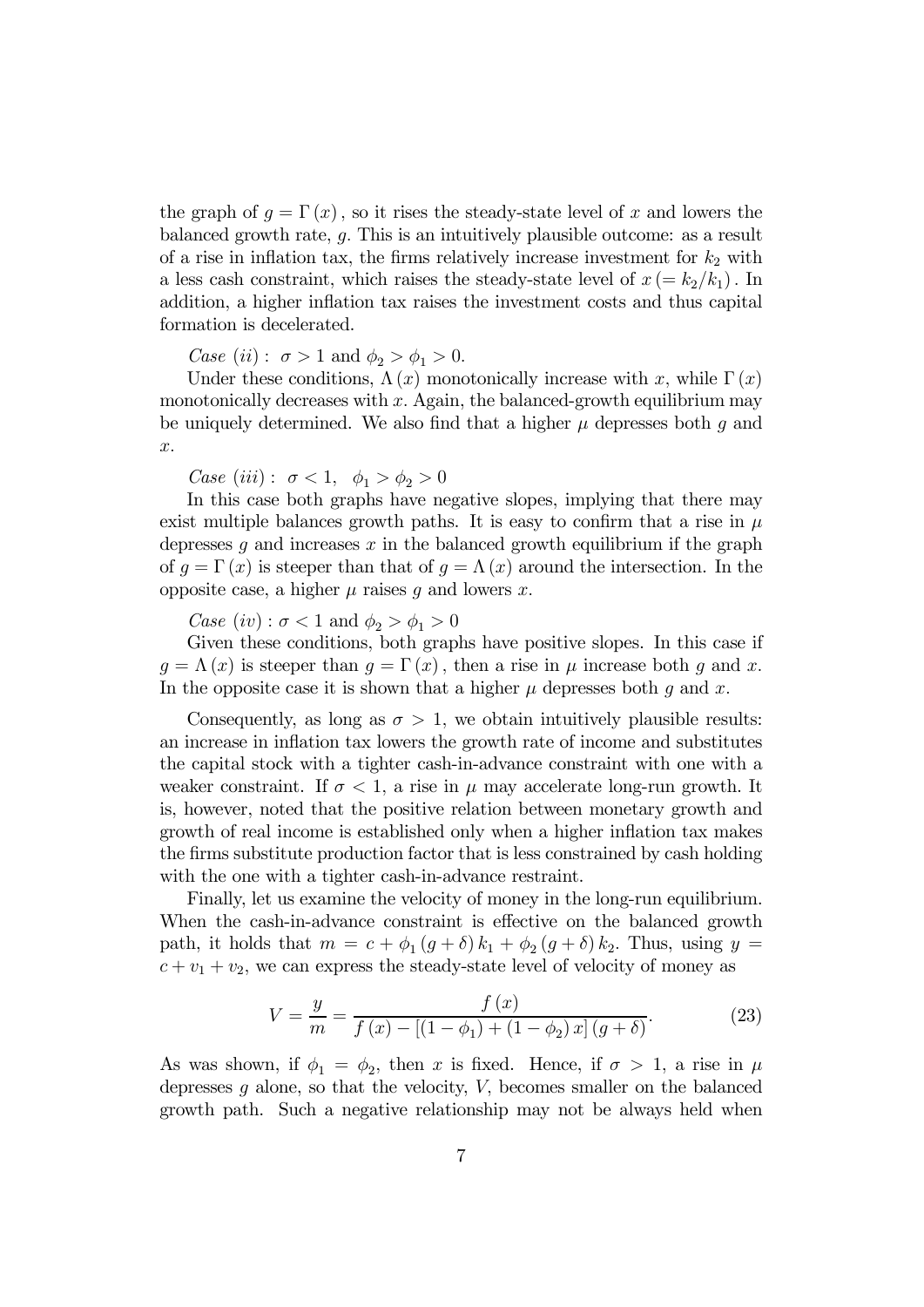$\phi_1 \neq \phi_2$ . In our setting, a change in  $\mu$  affects both x and g in the right hand side of  $(23)$ . Hence, we may not obtain unambiguous conclusion about the long-run relation between inflation and velocity, unless we specify the functional forms and the parameter values involved in the model.

To be more concrete, we present some numerical examples. We specify the production function as  $y = Ax^{\alpha}$   $(0 < \alpha < 1)$  and set the baseline parameter values in the following manner:

$$
A = 0.20
$$
,  $\alpha = 0.3$ ,  $\rho = 0.04$ ,  $\sigma = 1.5$ ,  $\delta = 0.04$ 

Given those magnitudes, we calculate the steady state levels of factor intensity,  $x$ , the balanced growth rate,  $g$ , and the velocity of money,  $V$  under alternative values of  $\mu$ ,  $\phi_1$  and  $\phi_2$ . In Table (a) sets  $\phi_1 = 0.2$  and  $\phi_2 = 0.3$ . Similarly, in Table 1 (b) we set  $\phi_1 = 0.2$  and  $\phi_2 = 0.8$ , while  $\phi_1 = 0.6$  and  $\phi_2 = 0.8$  in Table 1 (c). In every example, we change the growth rate of money,  $\mu$ , from 0.02 up to 0.2.

| $\mu$ | $\boldsymbol{x}$ | $\boldsymbol{q}$ |        |
|-------|------------------|------------------|--------|
| 0.02  | 0.4259           | 0.0245           | 1.5842 |
| 0.04  | 0.4251           | 0.0243           | 1.5817 |
| 0.10  | 0.4227           | 0.0234           | 1.5700 |
| 0.15  | 0.4208           | 0.0226           | 1.5596 |
| 0.20  | 0.4189           | 0.0219           | 1.5507 |

| $\mu$ | $\mathcal{X}$ | g      |        |
|-------|---------------|--------|--------|
| 0.02  | 0.4133        | 0.0240 | 1.5827 |
| 0.04  | 0.4088        | 0.0235 | 1.5782 |
| 0.10  | 0.3959        | 0.0221 | 1.5632 |
| 0.15  | 0.3861        | 0.0209 | 1.5513 |
| 0.20  | 0.3768        | 0.0197 | 1.5411 |

Table 1 (a):  $\phi_1 = 0.2$ ,  $\phi_2 = 0.3$  Table 1 (a),  $\phi_1 = 0.2$ ,  $\phi_2 = 0.8$ 

| $\mu$ | $\mathcal{T}$ | q      |        |
|-------|---------------|--------|--------|
| 0.02  | 0.4235        | 0.0228 | 1.5612 |
| 0.04  | 0.4221        | 0.0207 | 1.5331 |
| 0.10  | 0.4178        | 0.0191 | 1.5134 |
| 0.15  | 0.4145        | 0.0177 | 1.4964 |
| 0.20  | 0.4114        | 0.0158 | 1.4734 |
|       |               |        |        |

Table 1 (c):  $\phi_1 = 0.6, \phi_2 = 0.8$ 

In the above examples, a rise in the money growth rate depresses all of  $x, g$  and V in the balanced-growth equilibrium. The figures in Panel (a) show that if  $\phi_1$  and  $\phi_2$  are relatively small, the long-run impact of monetary expansion on the steady-state levels of factor intensity, the velocity of money as well as on the growth rate of real income are considerably small: even when the money growth rate increases from 0.02 to 0.2, the growth rate decreases only by 0.0026. In Panel (b),  $\phi_2$  takes 0.8. Since type 2 investment is subject to a much tighter cash constraint than type 1 investment, a higher money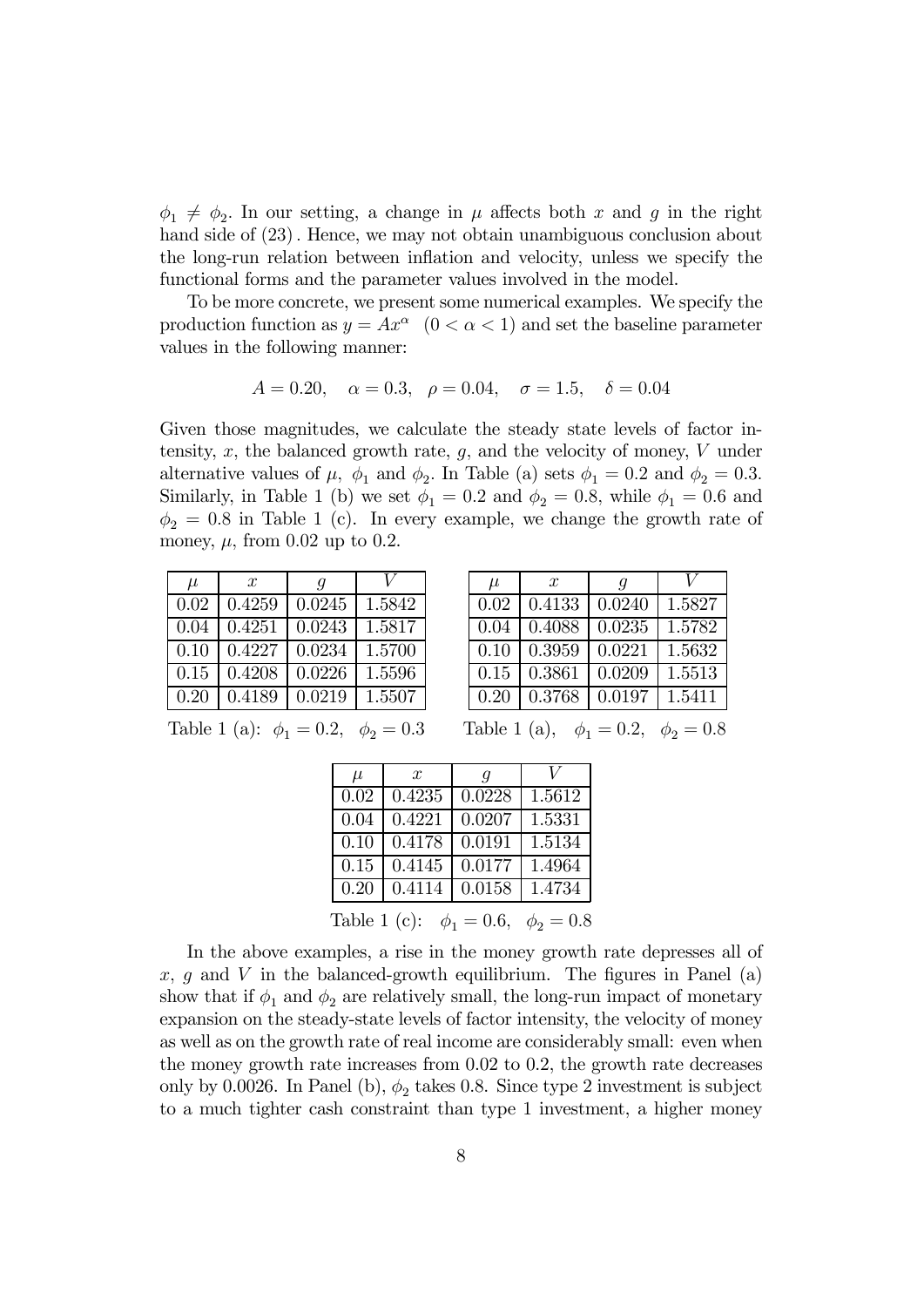growth yields a larger change in factor intensity relative to the example shown in Panel (a). Panel (c) sets  $\phi_1 = 0.6$  and  $\phi_2 = 0.8$ . Since relatively strict cash-in-advance constraints apply to both types of investment, the negative growth effect of inflation is larger than in the examples in Panels (a) and (b). It is to be noted that in Panel (c) a change in money growth alters the long-run level of factor intensity by a small amount, because the difference in the degrees of cash-in-advance constraint on each type of investment is relatively small in this example.

### 5 Conclusion

This paper examines a monetary, one-sector Ak growth model with two types of capital. We show that if a different degree of cash-in-advance constraint applies to each type of investment, then a change in money growth alters the long-run level of factor intensity in production. This additional impact of inflation tax yield quantitative effects on the balanced-growth rate of the economy as well as the steady-state level of velocity of money. Our numerical examples reveal that those quantitative effects heavily depends on the absolute as well as relative strength of cash-in-advance constraint on each type of investment.<sup>2</sup>

<sup>&</sup>lt;sup>2</sup>Itaya and Mino (2008) examine a monetary  $Ak$  growth model with variable labor supply. Fujisaki and Mino  $(2007)$  discuss a monetary  $Ak$  growth model with a Taylor-type interest control rule. It would be useful to consider the topic of this paper in those more general settings.